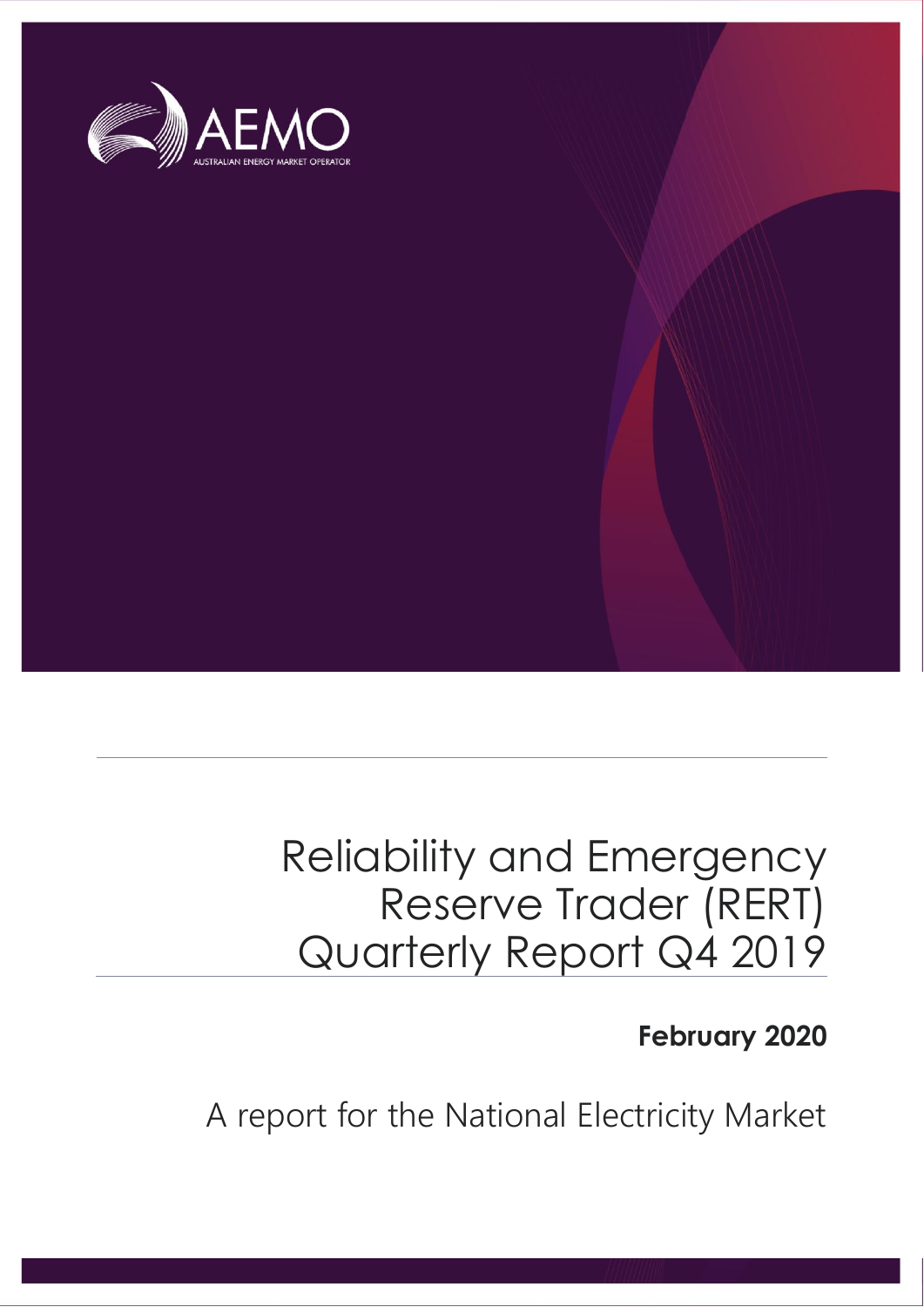# **Important notice**

#### **PURPOSE**

AEMO publishes the Reliability and Emergency Reserve Trader (RERT) Quarterly Report under clause 3.20.6 of the National Electricity Rules.

#### **DISCLAIMER**

This document or the information in it may be subsequently updated or amended. This document does not constitute legal or business advice, and should not be relied on as a substitute for obtaining detailed advice about the National Electricity Law, the National Electricity Rules, or any other applicable laws, procedures or policies. AEMO has made every effort to ensure the quality of the information in this document but cannot guarantee its accuracy or completeness.

Accordingly, to the maximum extent permitted by law, AEMO and its officers, employees and consultants involved in the preparation of this document:

- make no representation or warranty, express or implied, as to the currency, accuracy, reliability or completeness of the information in this document; and
- are not liable (whether by reason of negligence or otherwise) for any statements or representations in this document, or any omissions from it, or for any use or reliance on the information in it.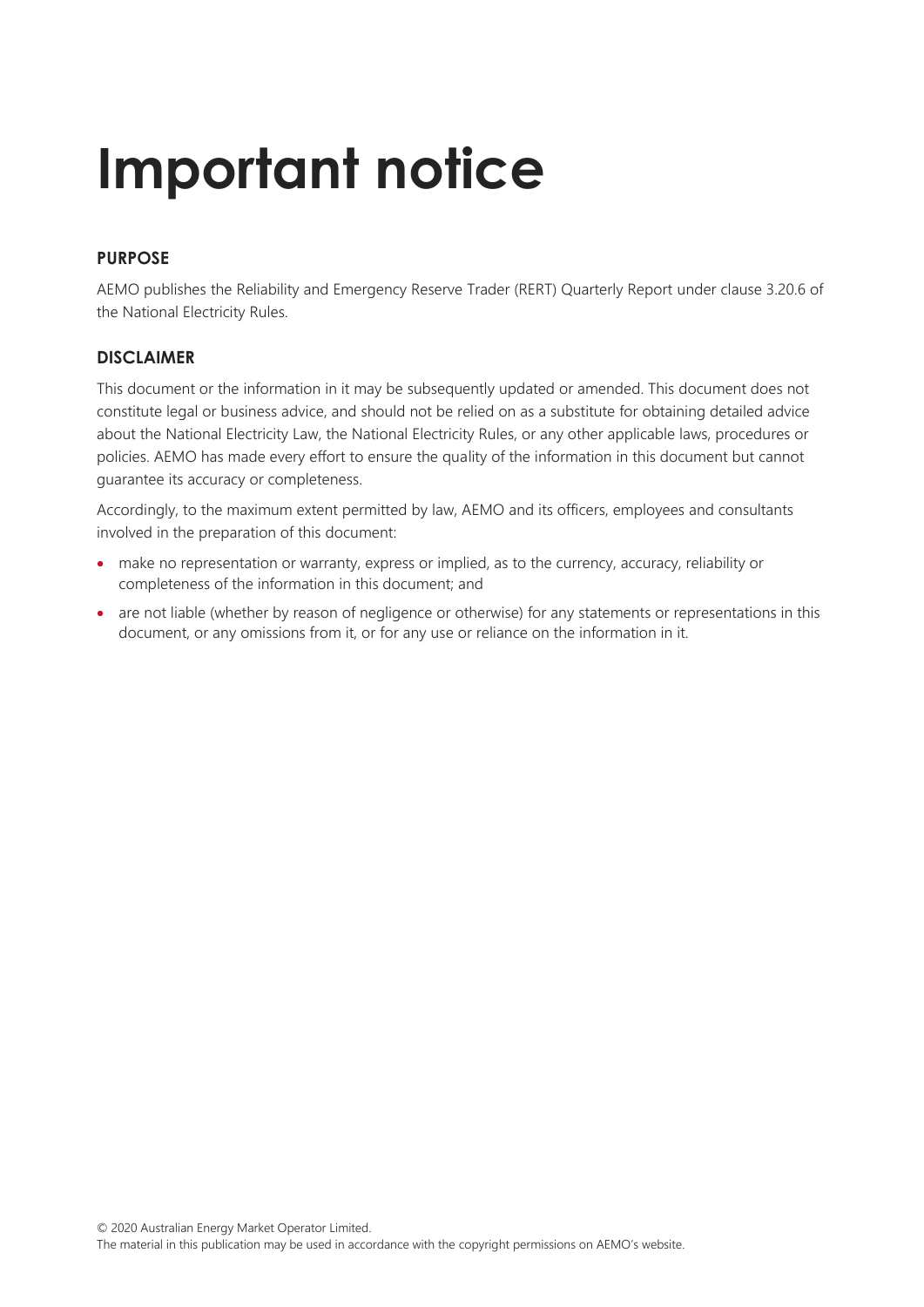# <span id="page-2-0"></span>**Executive summary**

The Reliability and Emergency Reserve Trader (RERT) is an intervention mechanism under the National Electricity Rules (NER) that allows AEMO to contract for emergency reserves such as generation or demand response that are not otherwise available in the market. AEMO uses RERT as a safety net in the event that a critical shortfall in reserves is forecast. RERT is activated, when all market options have been exhausted, typically during periods when the supply demand balance is tight.

AEMO has observed a significant increase in National Electricity Market (NEM) reliability risk in recent years, due to a combination of extreme weather conditions and higher outage rates from ageing generation assets. AEMO determined that an additional 125 megawatts (MW) of reserves were required in Victoria over the 2019-20 summer period, to meet the reliability standard.

In November 2019, AEMO contracted for 137 MW of long notice reserves in Victoria and has since established medium and short notice panel arrangements for 1,698 MW of reserves across the NEM, to manage unexpected risks to reliability.

AEMO activated RERT on one occasion during Quarter 4 2019 in Victoria on 30 December, following extreme conditions on the power system (hot temperatures, high demand, bushfires and a line trip in New South Wales impacting the Victoria – New South Wales interconnection). This resulted in a forecast shortfall in reserves of up to 346 MW within 45 minutes of the event, sustained over the next three hours. To reduce the potential impact of load shedding, AEMO activated 283 MWh (92 MW capacity) of RERT at a cost of \$3.72 million.

The average amount payable by AEMO for the RERT activated on 30 December was \$14,148.12 per MWh, which is less than the market price cap (\$14,700 per MWh) and the average value of customer reliability<sup>1</sup> (VCR) (\$41,210 per MWh) for Victoria. Assuming the cost of RERT is apportioned by consumption<sup>2</sup>, the average cost per household for this event in Victoria is estimated to be \$0.81 (including GST). AEMO's activation of RERT on 30 December 2019 was consistent with the principles of having the least distortionary effect on the market, while improving reliability of the system, and minimising cost to consumers.

This report is published under clause 3.20.6 (b) of the National Electricity Rules (NER), and accounts for reserve contracts entered into and activated by AEMO in the period from 1 October 2019 to 31 December 2019.

<sup>1</sup> Se[e https://www.aer.gov.au/system/files/AER%20-%20Values%20of%20Customer%20Reliability%20Review%20-%20Final%20Report%20-](https://www.aer.gov.au/system/files/AER%20-%20Values%20of%20Customer%20Reliability%20Review%20-%20Final%20Report%20-%20December%202019.pdf) [%20December%202019.pdf.](https://www.aer.gov.au/system/files/AER%20-%20Values%20of%20Customer%20Reliability%20Review%20-%20Final%20Report%20-%20December%202019.pdf)

<sup>&</sup>lt;sup>2</sup> AEMO does not have visibility of how RERT costs are allocated and passed through to end use consumers.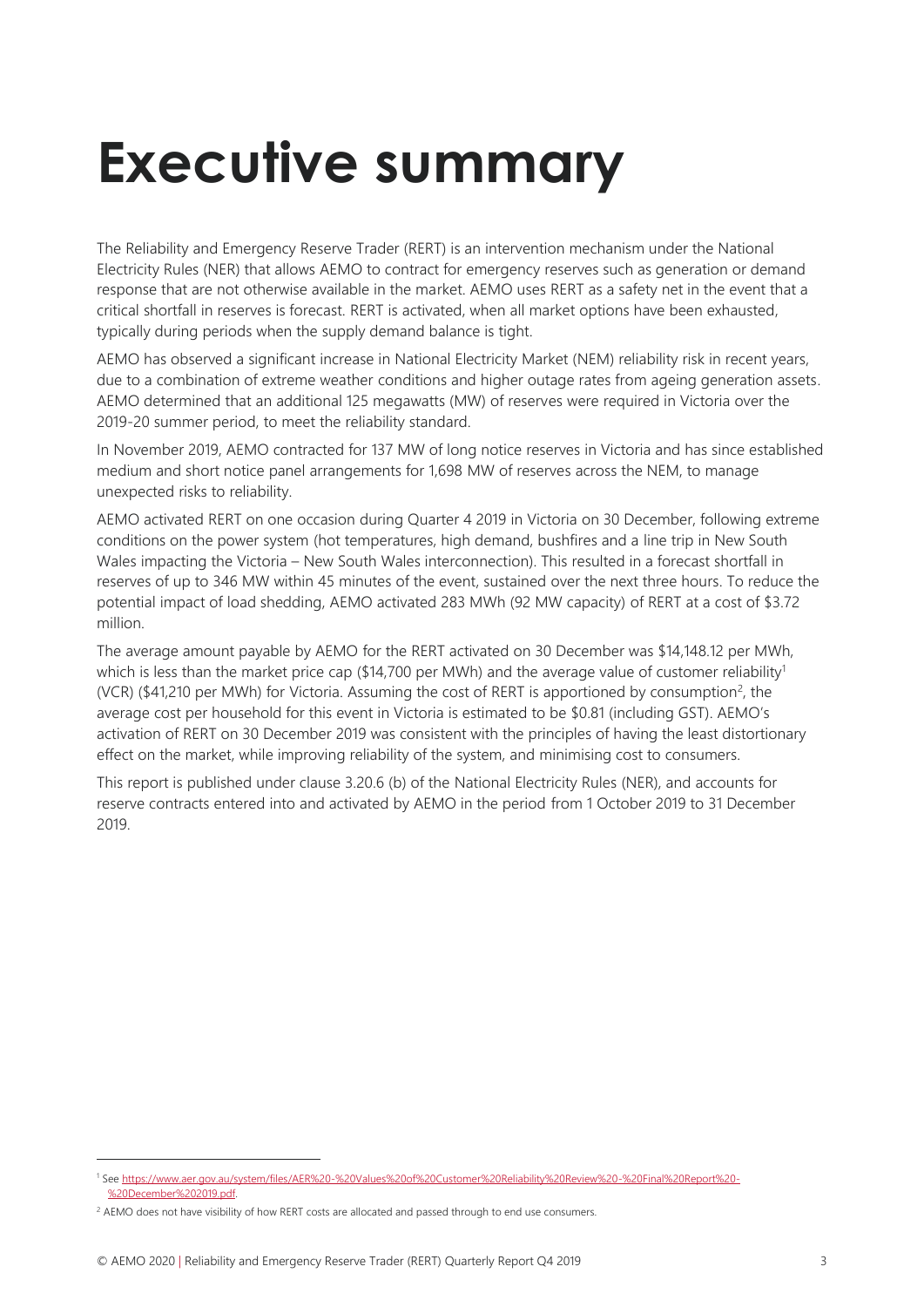## **Contents**

|     | <b>Executive summary</b>                                   | 3                |
|-----|------------------------------------------------------------|------------------|
| 1.  | Q4 2019 RERT activity                                      | 5                |
| 1.1 | Contracting                                                | 5                |
| 1.2 | Activation                                                 | 6                |
| 1.3 | Costs incurred                                             | 6                |
| 2.  | Intervention on 30 December 2019                           | $\boldsymbol{6}$ |
| 2.1 | Decision to intervene                                      | 6                |
| 2.2 | Assessment of market response and latest time to intervene | $\overline{7}$   |
| 2.3 | Intervention event                                         | 8                |
| 2.4 | Intervention prices                                        | 9                |
| 2.5 | Changes in dispatch outcomes                               | 9                |
| 2.6 | Impact on reliability and system security                  | 10               |
| 3.  | <b>Cost of exercising RERT</b>                             | 10               |
| 4.  | <b>AEMO's intervention process</b>                         | 13               |

### **Tables**

| Table 1 | AEMO's amount payable under reserve contracts, Quarter 4 2019                 | 6  |
|---------|-------------------------------------------------------------------------------|----|
| Table 2 | Timing of activation of RERT and intervention pricing                         | 8  |
| Table 3 | RERT activated in Victoria on 30 December 2019                                | 9  |
| Table 4 | Summary of total energy generation during 30 December 2019 RERT event (MWh)   | 10 |
| Table 5 | Summary of total interconnector flow during 30 December 2019 RERT event (MWh) | 10 |
| Table 6 | Costs associated with the 30 December 2019 RERT event                         | 11 |
| Table 7 | Market customer cost recovery for Victoria                                    | 11 |
| Table 8 | Timeline of key events on 30 December 2019                                    | 13 |

## **Figures**

| Figure 1 | Process of RERT pre-activation, activation, and de-activation |  |
|----------|---------------------------------------------------------------|--|
|          |                                                               |  |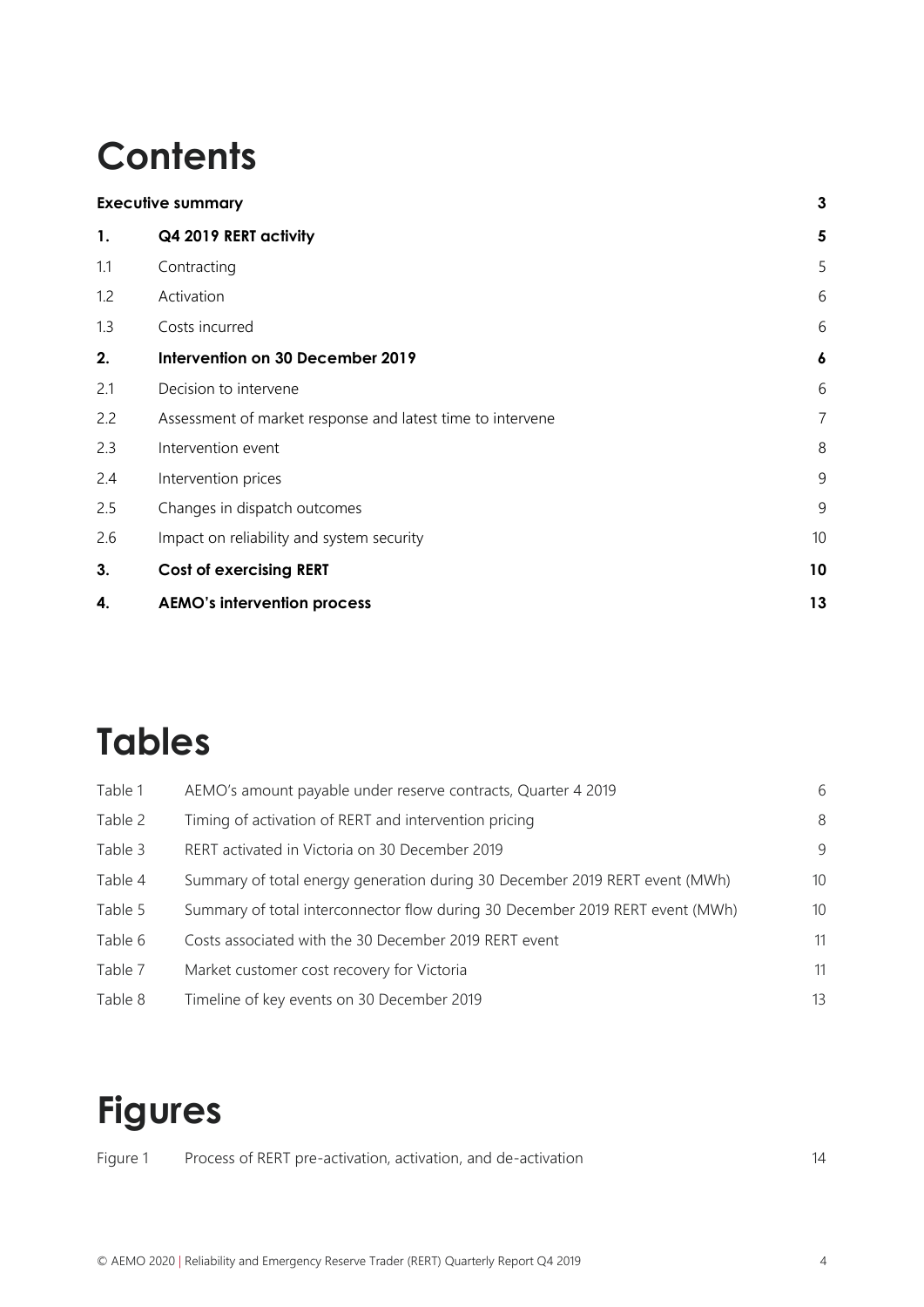# <span id="page-4-0"></span>**1. Q4 2019 RERT activity**

### <span id="page-4-1"></span>1.1 Contracting

The 2019 Electrical Statement of Opportunities (ESOO) identified a particular risk of supply interruptions in Victoria exceeding the reliability standard for unserved energy (USE) in 2019-20. This risk was observed to arise in Victoria, under a scenario where the unplanned outages of two major power stations, Loy Yang A2 (500 megawatts (MW)) and Mortlake unit 2 (259 MW) in Victoria, extended into the peak summer period posing a significant risk of insufficient supply that could lead to material involuntary load shedding<sup>3</sup>. Using a probabilistic forecast that assumes an extension of either of these outages, in combination with a number of other operating risks, including the higher than average forced outage rates, AEMO determined an expected USE of 0.0026% for 2019-20 over the summer period.

This translates into an additional 125 MW of reserves being required in the Victorian region to meet the reliability standard for 2019-20. In addition, the ESOO modelling also found that to reduce the likelihood of exceeding the standard to a 'one-in-10 year' event, 560 MW of additional reserves in Victoria and South Australia would be required to meet the reliability standard.

Based on these forecasts and through open tendering processes under the NER, AEMO secured reserves under two categories:

• **Long Notice Reserve – to meet the reliability standard under expected conditions.**

- After taking into account the reserves available from the existing ARENA Demand Side Participation trial, AEMO entered into the lowest cost long notice reserve contracts to secure the 125 MW of reserves required to meet the reserve shortfall reported in the 2019 ESOO under expected conditions. An additional 12 MW of reserve was acquired (137 MW total contracted reserve), in addition to the 125 MW needed to meet the reliability standard; this is to account for statistical underperformance of contracted reserves when called upon on a given day.
- **Additional reserves in medium and short notice panel agreements.**
	- AEMO also established panels of potential RERT providers that could offer 1,698 MW of reserves in short or medium notice periods, on pre-negotiated contract terms, in South Australia, Victoria, New South Wales, and Queensland, to manage unexpected risks such as demand exceeding forecast expectations, and unplanned events resulting in a reduction in generation and/or network capacity. Under the panel agreements, there are no fixed costs incurred and payments will only be made based on pre-activation and/or actual megawatt hours (MWh) activated. There is no cost to consumers unless this reserve is required.

In consultation with relevant state governments, AEMO secured reserves that met detailed cost, technical, and verification criteria. Each RERT resource has different response lead times, activation conditions, and response capability, as a result not all resources can necessarily be activated for a given shortfall event.

AEMO has not entered into long, medium, or short notice reserve arrangements with any scheduled generation or load, hence this report does not refer to the dispatch of reserve.

<sup>3</sup> 2019 ESOO, a[t https://www.aemo.com.au/energy-systems/electricity/national-electricity-market-nem/nem-forecasting-and-planning/forecasting-and](https://www.aemo.com.au/energy-systems/electricity/national-electricity-market-nem/nem-forecasting-and-planning/forecasting-and-reliability/nem-electricity-statement-of-opportunities-esoo)[reliability/nem-electricity-statement-of-opportunities-esoo.](https://www.aemo.com.au/energy-systems/electricity/national-electricity-market-nem/nem-forecasting-and-planning/forecasting-and-reliability/nem-electricity-statement-of-opportunities-esoo)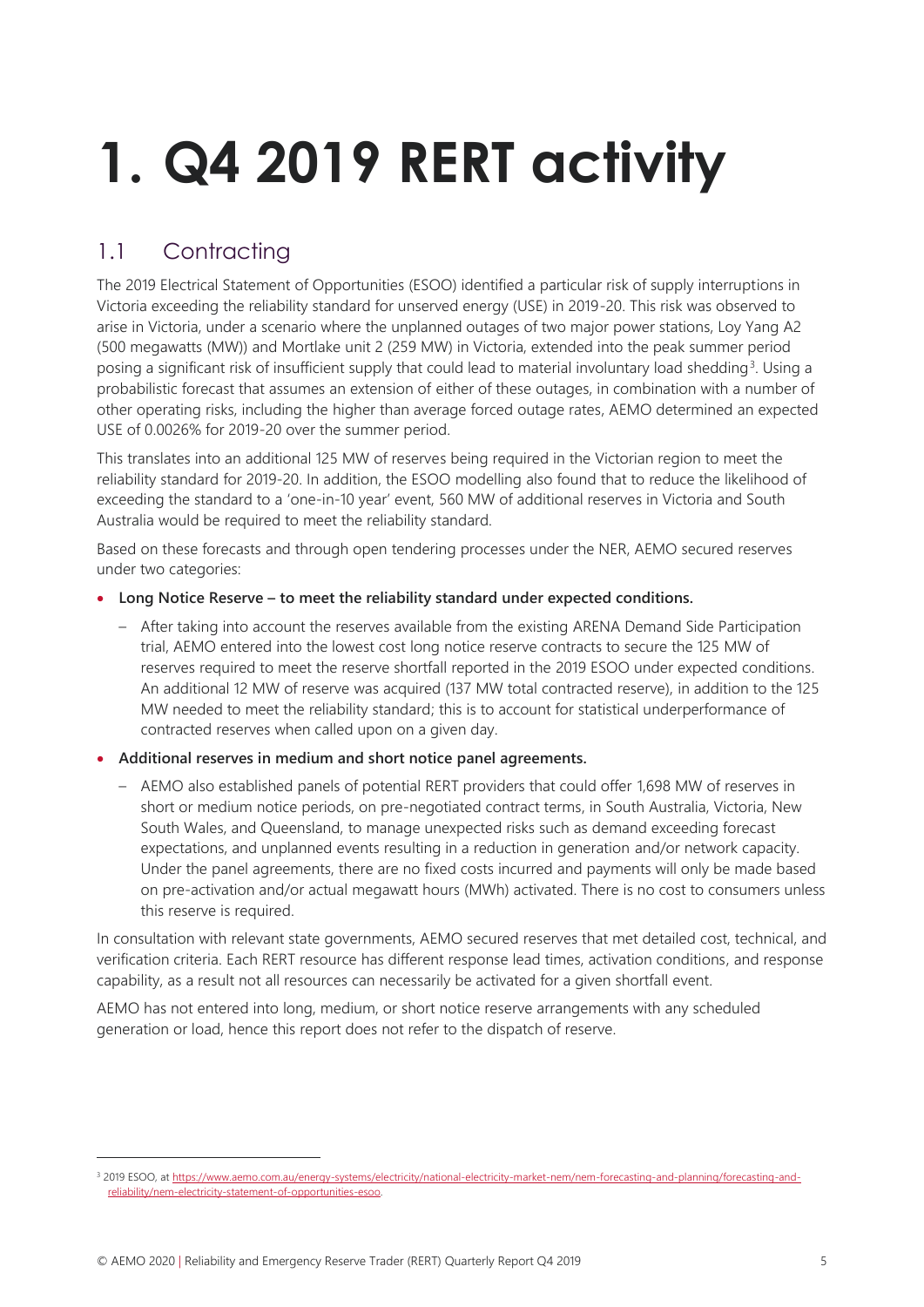### <span id="page-5-0"></span>1.2 Activation

AEMO intervened in the market by activating RERT once in the reporting period, on Monday 30 December 2019<sup>4</sup> .

### <span id="page-5-1"></span>1.3 Costs incurred

The amount payable by AEMO under RERT during the reporting period (1 October to 31 December 2019) was \$4.87 million. Table 1 shows a breakdown of the amounts payable for each region and payment type, including availability payments for long notice contracts plus activation and usage payments for all contracts activated on 30 December.

| <b>NEM Region</b>      | <b>Availability</b> | <b>Pre-Activation</b> | <b>Activated</b> | <b>Intervention</b> | Total cost |
|------------------------|---------------------|-----------------------|------------------|---------------------|------------|
| <b>Victoria</b>        | \$1.15M             | \$0.25M               | \$3.44M          | \$0.03              | \$4.87M    |
| <b>New South Wales</b> | \$0                 | \$0                   | \$0              | \$0                 | \$0        |
| Queensland             | \$0                 | \$0                   | \$0              | \$0                 | \$0        |
| <b>South Australia</b> | \$0                 | \$0                   | \$0              | \$0                 | \$0        |
| <b>Tasmania</b>        | \$0                 | \$0                   | \$0              | \$0                 | \$0        |
| <b>Total cost</b>      |                     |                       |                  |                     | \$4.87M    |

<span id="page-5-4"></span>**Table 1 AEMO's amount payable under reserve contracts, Quarter 4 2019**

# <span id="page-5-2"></span>**2. Intervention on 30 December 2019**

### <span id="page-5-3"></span>2.1 Decision to intervene

Monday 30 December 2019 saw extreme weather conditions in Victoria, with temperatures reaching 42.6°C at Melbourne Airport and areas further inland exceeding 43°C. There were also extreme bushfire conditions, with 14 Emergency Bushfire Warnings in Victoria and four in New South Wales. This included a severe bushfire east of Albury near the Victorian border and the Victoria – New South Wales Interconnector.

Power system conditions in Victoria were volatile on this day with a high forecast maximum operational demand of 8,583 MW at 1530 hrs<sup>5</sup>, with the following units out of service:

- Loy Yang A2 (500 MW).
- Loy Yang B2 (580 MW).

Semi-scheduled and non-scheduled generation was de-rated throughout the day due to the effects of high temperature on their equipment. At 1500 hrs AEMO systems observed discrepancies between Victorian

<sup>4</sup> RERT Activation report for 30 December 2019 is a[t https://aemo.com.au/Electricity/National-Electricity-Market-NEM/Emergency-Management/RERT/RERT-](https://aemo.com.au/Electricity/National-Electricity-Market-NEM/Emergency-Management/RERT/RERT-Reporting)[Reporting.](https://aemo.com.au/Electricity/National-Electricity-Market-NEM/Emergency-Management/RERT/RERT-Reporting)

<sup>&</sup>lt;sup>5</sup> All times are Market Time, which is Australian Eastern Standard Time.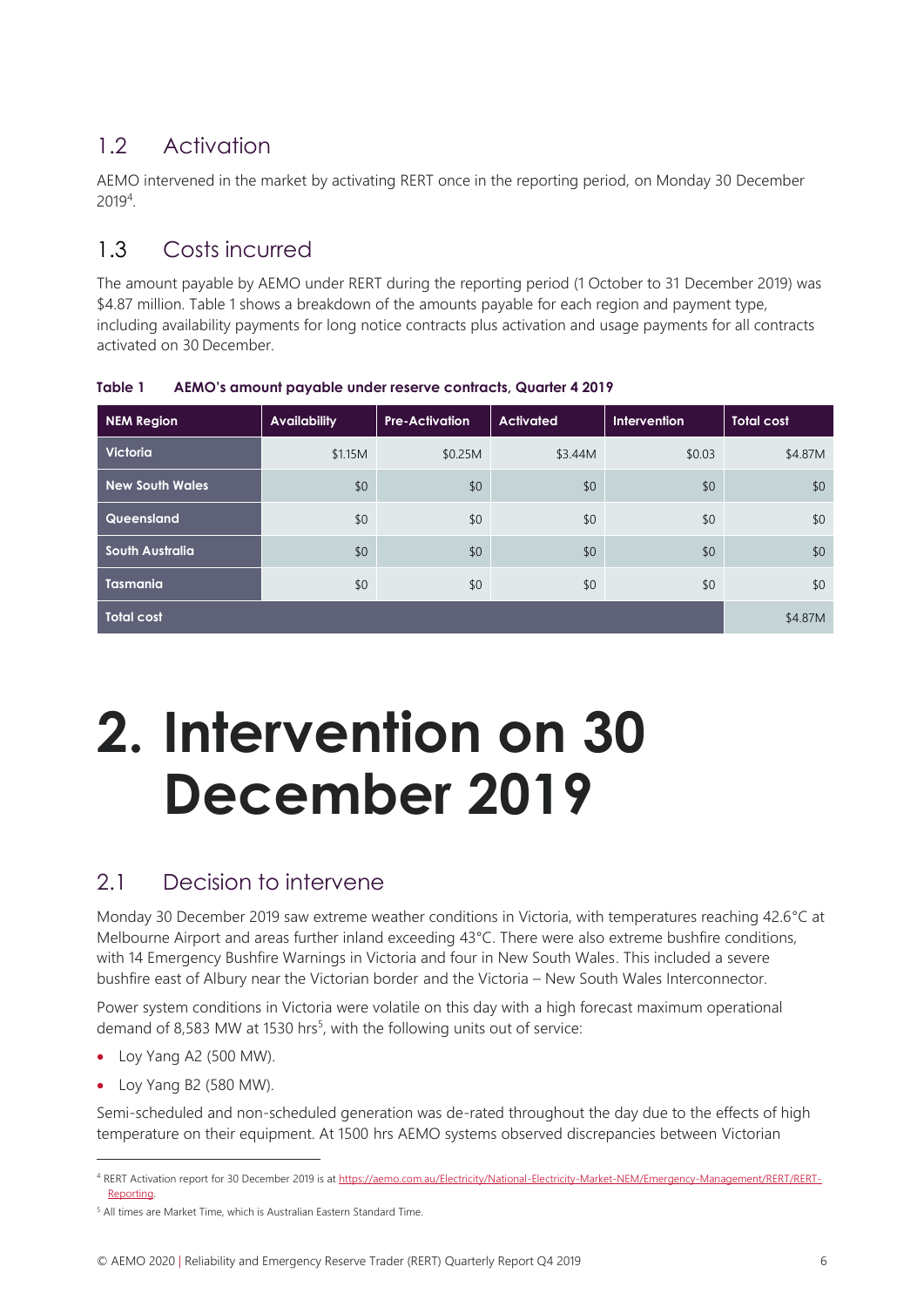semi-scheduled and non-scheduled generator availability and actual capability of up to 97 MW and 41 MW respectively, attributable to a combination of:

- Ambient temperature limitations.
- Fluctuating wind and solar output associated with wind changes and variable clouds moving across southern Australia.

In New South Wales, the following transmission lines were being monitored due to fires in the vicinity:

- Bayswater Regentville 31 330 kV line and Bayswater Sydney West 32 330 kV line were reclassified as a credible contingency.
- Bayswater Mount Piper 5A3 500 kV line and Mount Piper Wollar 5A5 500 kV line were reclassified as a credible contingency.
- Sydney South Wallerawang 76 330 kV line and Ingleburn Wallerawang 77 330 kV line were reclassified as a credible contingency.
- Canberra Upper Tumut 01 330 kV line and Upper Tumut Yass 02 330 kV line close to the Upper Tumut Switching Station, not reclassified due to separate easements.
- Lower Tumut Wagga 051 330 kV line had a bushfire underneath it that was being controlled at the time.

In Victoria, the Condah fire was within 5-7 km of the Alcoa – Heywood – Mortlake and Alcoa – Heywood – Tarrone 500 kV lines, with fires expected to move towards the lines during the day, adding risk to the Victorian supply from South Australia.

At 1447 hrs, the Lower Tumut – Wagga 051 330 kV transmission line tripped, reclosed, then locked out and remained out of service until 2004 hrs. The loss of this line limited the Victoria – New South Wales interconnector and as a result reduced the level of support available to Victoria from New South Wales by over 1,000 MW.

This resulted in a rapid deterioration in forecast minimum Victorian reserves from 1,135 MW to 223 MW, triggering a forecast Lack of Reserve 2 (LOR  $2^6$ ) condition from 1530 to 1830 hrs. This meant that the forecast reserve levels on the power system as a result of this line trip were less than the impact of credible contingencies in the state and that a credible contingency event larger than 223 MW would be expected to result in load shedding.

This minimum forecast reserve of 223 MW was 346 MW lower than the LOR 2 trigger level of 569 MW. This meant that AEMO needed up to 346 MW of additional reserves in Victoria (as the supply from New South Wales was limited by binding constraints on the interconnector) to remove the threat of load shedding between 1530 and 1830 hrs if a contingency occurred (such as the trip of a large generation unit or an interconnector).

To maintain power system reliability, AEMO determined that activation of RERT contracts would be required and responded by immediately commencing negotiations with RERT Panel members, with a view to activating unscheduled reserves as soon as possible.

#### <span id="page-6-0"></span>2.2 Assessment of market response and latest time to intervene

At 1516 hrs on 30 December 2019, AEMO issued market notice MN 72143, declaring a forecast LOR 2 condition in Victoria from 1530 to 1830 hrs and noting that the latest time to intervene had not yet been determined. AEMO now considers that the latest time to intervene had at this stage already passed.

Since the LOR 2 condition was forecast to commence less than 15 minutes later, the reserve shortfall was substantial (346 MW) and it was unlikely that a market response would have occurred in time to avoid the need for RERT, AEMO immediately (at 1516 hrs) issued invitations to tender for short-notice reserve contracts,

<sup>&</sup>lt;sup>6</sup> LOR 2 signals a tightening of electricity supply reserves. This condition exists when reserve levels are lower than the single largest supply resource in a state. At this level, there is no impact to the power system, but supply could be disrupted if a large incident occurred. Once a forecast LOR 2 is declared, AEMO has the power to direct generators or activate the RERT mechanism to improve the supply demand balance.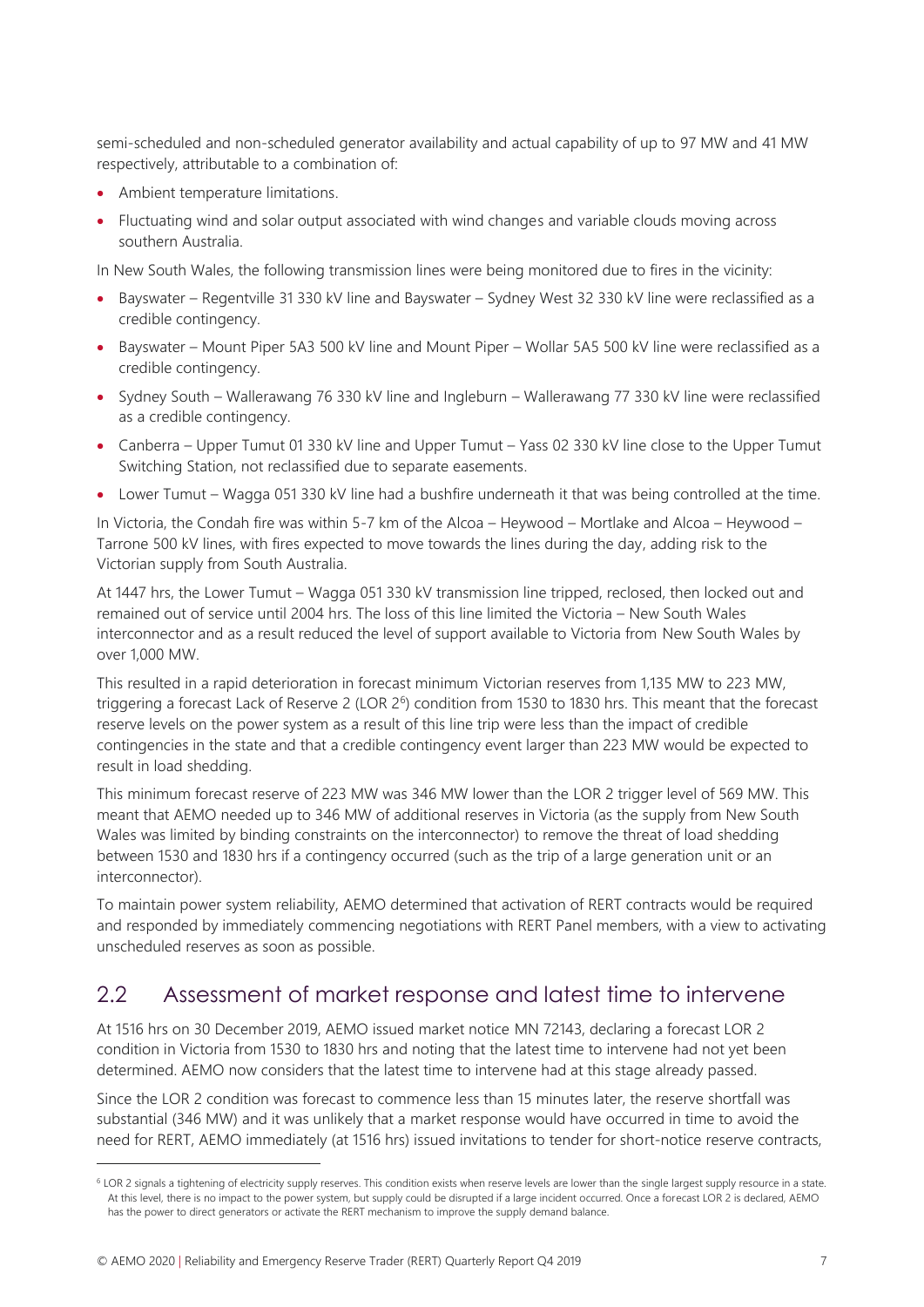to minimise the reserve shortfall. From 1530 hrs, AEMO commenced pre-activation and from 1630 hrs commenced activation of reserve contracts.

A number of factors led to uncertainty around the timing of the LOR 2 condition on 30 December, making the assessment of the latest time to intervene more difficult including:

- Threats to transmission equipment from bushfires.
- Variability of renewable energy output particularly associated with high temperature deratings.
- Lack of visibility of price responsive load, some of which self-curtailed in response to high prices prior AEMO's declaration of the forecast LOR 2 condition but then ramped back up as RERT was being activated.

#### <span id="page-7-0"></span>2.3 Intervention event

RERT contracts vary in terms of pre-activation and activation lead times, as well as response times (i.e. an industrial load responding to a request to reduce load under the RERT may need several hours to prepare its plant or undertake safe shutdown) and minimum continuous run times. Due to the fast response times of some RERT contracts, AEMO can defer activation of these contracts until after an LOR 37 condition arises, which enables AEMO to avoid activation costs until or unless additional reserves are required in real time.

On 30 December 2019, AEMO evaluated a potential 225 MW of RERT being available during the LOR 2 period and pre-activated or activated five contracts commencing from 1530 hrs, with a total capacity activated of 92 MW. An additional 120 MW (including RERT 2<sup>8</sup>- 60 MW per Table 2 below) of RERT capacity was available but not activated, due to fast response times of less than 30 minutes and no LOR 3 condition eventuating. A further 13 MW of potential RERT was not available on the day.

The first contract (RERT 1 - 20 MW) required pre-activation and was activated at 1630 hrs. The second contract (RERT 2 - 60 MW) also required pre-activation, but due to its fast response time was not activated. The remaining contracts (RERT 3,4,5 - 72 MW) were activated at 1700 hrs and deactivated at 1830 hrs. The exception was RERT 5 which was deactivated at 2300 hrs following completion of its minimum continuous run time of six hours. Table 2 details the timing of activation.



<span id="page-7-1"></span>

15:00 15:30 16:00 16:30 17:00 17:30 18:00 18:30 19:00 19:30 20:00 20:30 21:00 21:30 22:00 22:30 23:00 23:30 00:00

**\*** denotes pre-activation

The total amount of reserve activated on 30 December 2019 was 283 MWh. AEMO notes that of the 283 MWh activated, 262 MWh was delivered on the day. Table 3 shows a breakdown of RERT activated per trading interval.

<sup>&</sup>lt;sup>7</sup> LOR3 indicates the balance of supply and demand is so tight that load shedding is imminent or has begun.

<sup>8</sup> The names of companies that provide RERT services is confidential.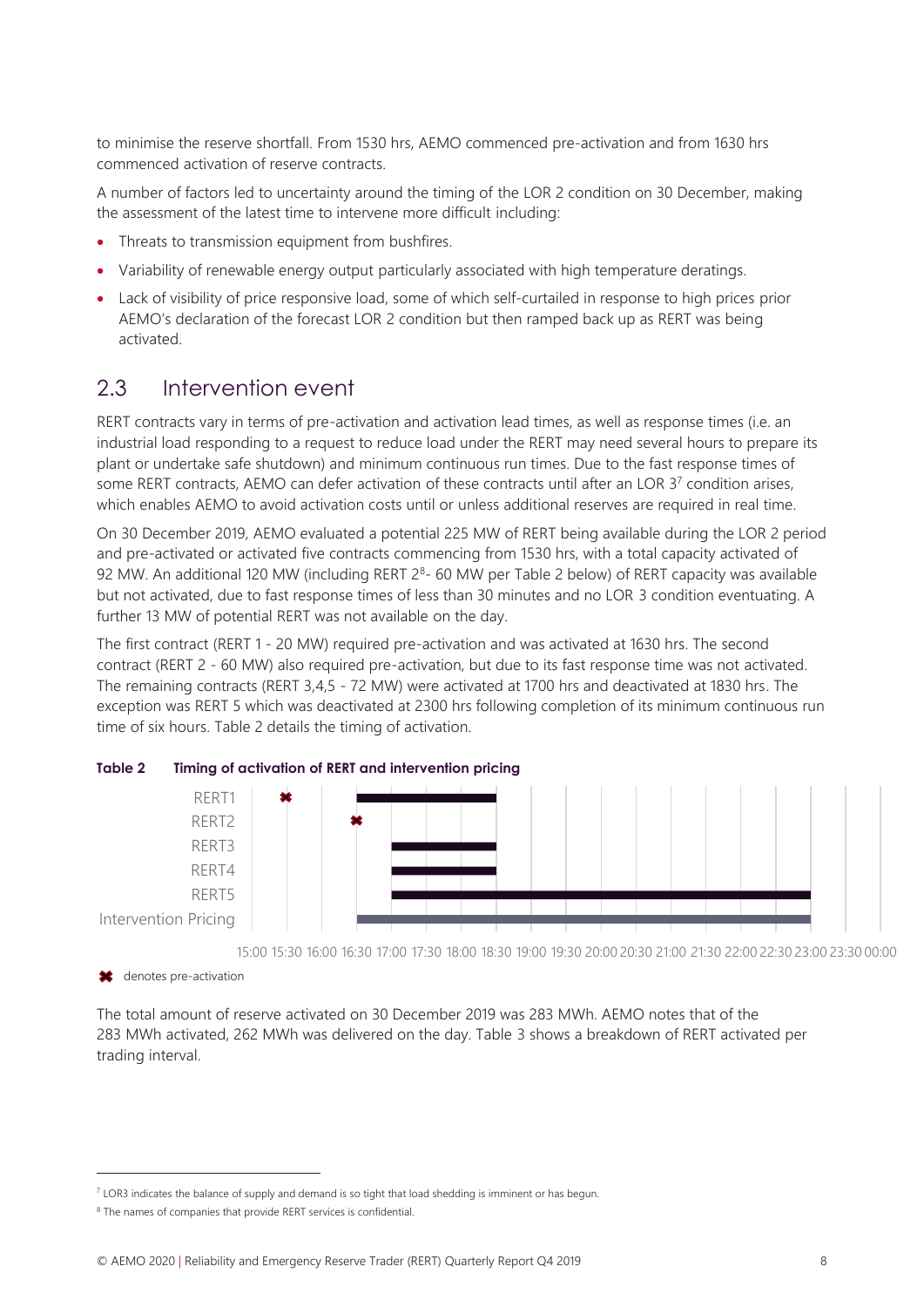| <b>Trading Interval</b><br>ending | <b>RERT</b> activated (MW) |
|-----------------------------------|----------------------------|
| 30/12/2019 17:00                  | 20                         |
| 30/12/2019 17:30                  | 92                         |
| 30/12/2019 18:00                  | 92                         |
| 30/12/2019 18:30                  | 92                         |
| 30/12/2019 19:00                  | 30                         |
| 30/12/2019 19:30                  | 30                         |
| 30/12/2019 20:00                  | 30                         |
| 30/12/2019 20:30                  | 30                         |
| 30/12/2019 21:00                  | 30                         |
| 30/12/2019 21:30                  | 30                         |
| 30/12/2019 22:00                  | 30                         |
| 30/12/2019 22:30                  | 30                         |
| 30/12/2019 23:00                  | 30                         |
| <b>Total (MWh)</b>                | 283                        |

#### <span id="page-8-2"></span>**Table 3 RERT activated in Victoria on 30 December 2019**

At 1710 hrs, AEMO cancelled the forecast LOR 2 condition. The following factors contributed to the improved reserve condition:

- Between 1500 and 1700 hrs, at least 240 MW of price-responsive load reduced in Victoria in response to high prices (reaching market price cap at dispatch interval ending 1510 hrs).
- Activation of 92 MW of RERT.
- Lower than forecast temperatures (maximum temperature of 40.2°C versus forecast of 44°C at Melbourne Airport), resulting in lower than forecast demand. The actual peak demand was 8,390 MW at 1500 hrs versus a forecast peak demand of 8,583 MW at 1530 hrs.

#### <span id="page-8-0"></span>2.4 Intervention pricing

Intervention pricing was applied for this event in accordance with NER 3.9.3(b) for the intervention periods from the Dispatch Interval (DI) ending 1635 hrs on 30 December 2019 to the DI ending 2300 hrs on 30 December 2019.

#### <span id="page-8-1"></span>2.5 Changes in dispatch outcomes

The addition of RERT capacity in Victoria had the effect of increasing the available reserves in the region, improving the buffer between supply and demand in case of a contingency event. Tables 4 and 5 summarise the changes in dispatch outcomes due to the RERT activation.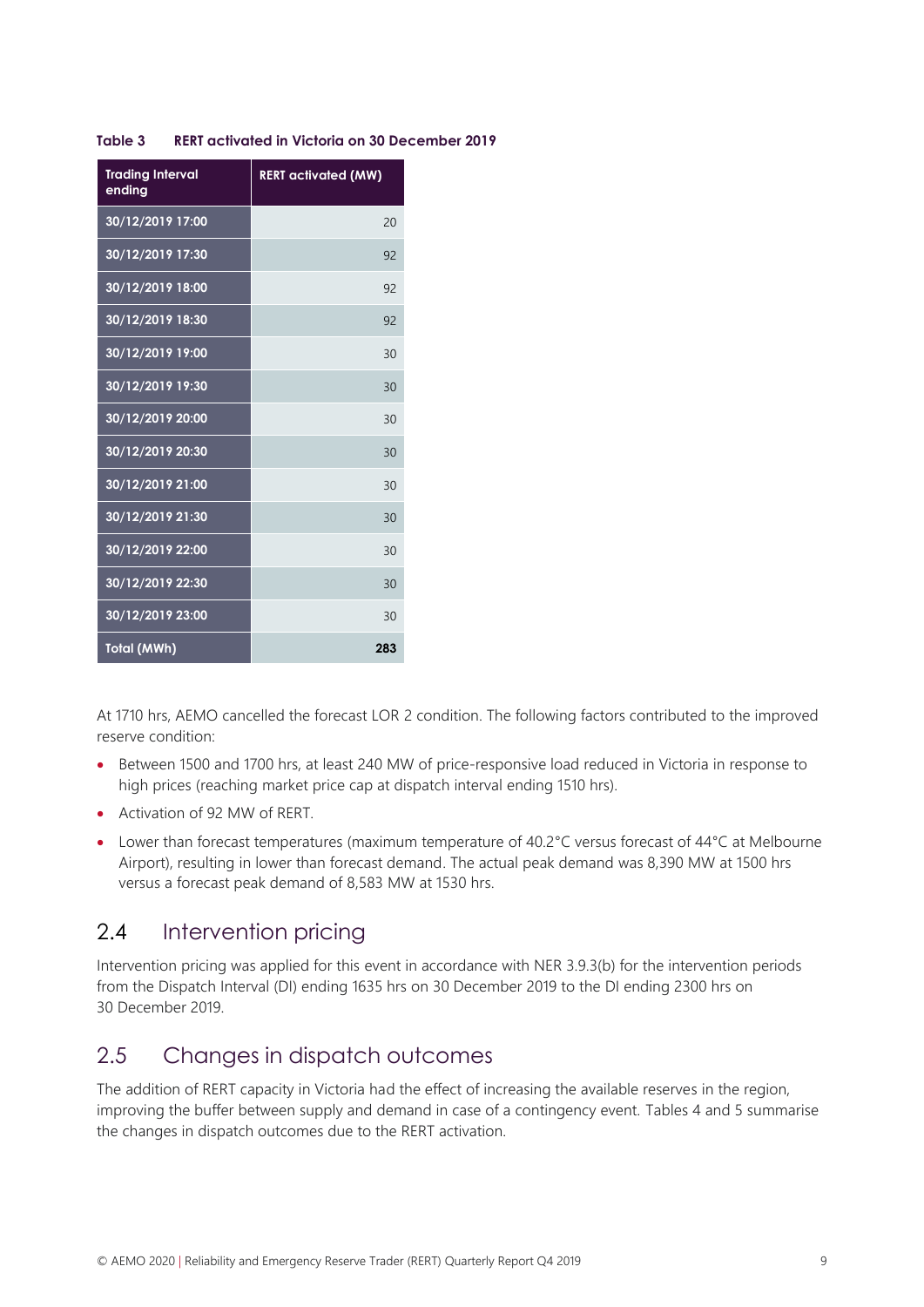<span id="page-9-2"></span>

| Table 4 | Summary of total energy generation during 30 December 2019 RERT event (MWh) |  |
|---------|-----------------------------------------------------------------------------|--|
|         |                                                                             |  |

|                            | <b>NSW</b> | QLD    | <b>SA</b> | <b>TAS</b> | <b>VIC</b> |
|----------------------------|------------|--------|-----------|------------|------------|
| <b>Physical run</b>        | 62,379     | 46,818 | 13,086    | 9,306      | 38,135     |
| <b>Revised pricing run</b> | 62,228     | 46,764 | 13,206    | 9,323      | 38,488     |
| <b>Change</b>              | $-150$     | $-55$  | 119       | 16         | 353        |

#### <span id="page-9-3"></span>**Table 5 Summary of total interconnector flows during 30 December 2019 RERT event (MWh)**

|                                            | <b>Terranora</b> | QNI | <b>VIC-NSW</b> | Heywood  | <b>Murraylink</b> | <b>Basslink</b> |
|--------------------------------------------|------------------|-----|----------------|----------|-------------------|-----------------|
| <b>Physical runA</b>                       | 30               | 708 | 406            | $-1,447$ | $-411$            | 2,082           |
| <b>Revised pricing</b><br>run <sup>A</sup> | 32               | 761 | 608            | $-1,566$ | $-411$            | 2,097           |
| Change                                     | $\mathcal{L}$    | 53  | 202            | $-119$   |                   | 15              |

<span id="page-9-0"></span>A. Positive numbers are for flows flowing north or west, negative for flows flowing south or east.

#### 2.6 Impact on reliability and system security

On 30 December 2019, the power system was in a secure operating state and there was no contribution to unserved energy, impacting the reliability standard. AEMO activated RERT on the basis of a forecast LOR 2 condition according to AEMO operating procedures. The activation of RERT assisted in removing the reserve shortfall.

This event highlights challenges to AEMO's ability to accurately forecast reserves during extreme power system events. The inherent uncertainty associated with weather, transmission equipment threatened by bushfires, and limited visibility of changes to generation and demand in the power system can significantly alter reserve outcomes. Specific issues include:

- Renewable generation (semi-scheduled and non-scheduled) not communicating reductions in available capacity in advance of high temperatures, which results in AEMO not having visibility of de-ratings during dispatch timeframes.
- <span id="page-9-1"></span>• Price-responsive load reduction is unscheduled in the dispatch algorithm, and as a result, its impact on market pricing and dispatched generation is unaccounted for. The absence of transparency from priceresponsive load may distort market operations and complicates system reliability and security decisions.

# **3. Cost of exercising RERT**

NER clause 3.20.2(b)(2) requires that when AEMO activates RERT, it should aim to maximise the effectiveness of the activation at the least cost to end-use consumers of electricity.

Accordingly, AEMO activated reserve contracts based on location, cost, capacity, time to activate, minimum activation time, and the profile of the forecast lack of reserve.

Table 6 shows a breakdown of the costs associated with exercising RERT on 30 December 2019, which were included in the 2020 Week 1 final statements, as per NER clause 3.20.6(f)(1). The total cost of exercising RERT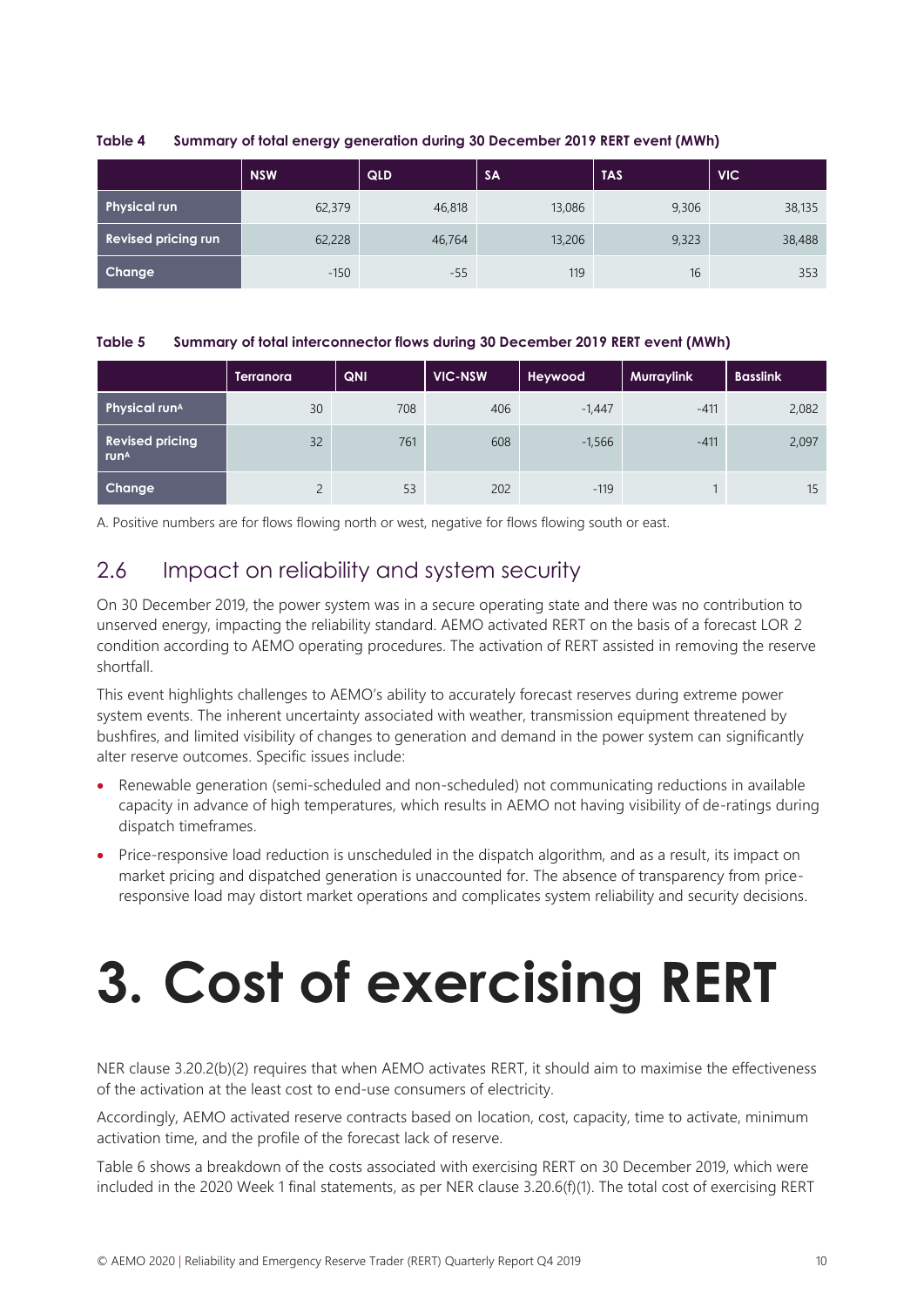was \$3.72 million, which includes pre-activation, activation, and intervention costs. The cost per MWh of \$14,148.12 has been calculated based on 262 MWh delivered by RERT providers on 30 December 2019.

|                  | <b>Pre-activation</b><br>costs (\$ million) | <b>Activation costs</b><br>(\$ million) | Intervention<br>$costs*(5 million)$ | Total cost<br>$\mid$ (\$ million) | Cost per<br>megawatt hour<br>(S/MWh) |
|------------------|---------------------------------------------|-----------------------------------------|-------------------------------------|-----------------------------------|--------------------------------------|
| 30 December 2019 | \$0.25M                                     | \$3.44M                                 | \$0.03M                             | \$3.72M                           | \$14,148,12                          |

#### <span id="page-10-0"></span>**Table 6 Costs associated with the 30 December 2019 RERT event**

\* Intervention costs represent the compensation paid to Market Participants due to the intervention event (for example, to compensate for energy generation which is displaced by RERT capacity), and to Eligible Persons (SRA holders) due to changes in interconnector flows, and therefore changes in the value of Settlement Residues.

Table 7 provides a breakdown of the cost recovery from each Market Customer associated with exercising RERT on 30 December 2019, as per NER clause 3.20.6(f)(2). Total cost recovery of \$15.53 per MWh was calculated by dividing the total RERT event cost (\$3.72 million) by the Victorian consumption during the relevant recovery period (239,600 MWh for the business days in Week 1 2020 (29 December 2019 – 4 January 2020)) as prescribed in NER 3.15.9(e).

Assuming the cost of the RERT event on 30 December is apportioned by consumption<sup>9</sup>, the average cost per household in Victoria associated with the event is estimated to be \$0.81 (including GST) based on average Victorian residential consumption as a portion of total Victorian energy.

| <b>Market customer</b>                                | Cost recovery (\$ million) |
|-------------------------------------------------------|----------------------------|
| <b>1st Energy Pty Ltd</b>                             | 0.00                       |
| <b>AGL Sales (Queensland Electricity) Pty Limited</b> | 0.07                       |
| <b>AGL Sales Pty Limited</b>                          | 0.55                       |
| <b>AGL South Australia Pty Ltd</b>                    | 0.00                       |
| Alcoa Portland Aluminium Pty Ltd                      | 0.32                       |
| <b>Alinta Energy Retail Sales Pty Ltd</b>             | 0.21                       |
| <b>Amaysim Energy Pty Ltd</b>                         | 0.01                       |
| <b>Blue NRG Pty Ltd</b>                               | 0.02                       |
| <b>Covau Pty Limited</b>                              | 0.00                       |
| <b>Delta Electricity</b>                              | 0.02                       |
| <b>Diamond Energy Pty Ltd</b>                         | 0.00                       |
| <b>Elysian Energy Pty Ltd</b>                         | 0.00                       |
| <b>Energy Locals Pty Ltd</b>                          | 0.00                       |
| <b>EnergyAustralia Pty Ltd</b>                        | 0.22                       |
| <b>EnergyAustralia Yallourn Pty Ltd</b>               | 0.21                       |

#### <span id="page-10-1"></span>**Table 7 Market Customer cost recovery for Victoria**

<sup>&</sup>lt;sup>9</sup> AEMO does not have visibility of how RERT costs are allocated and passed through to end use consumers.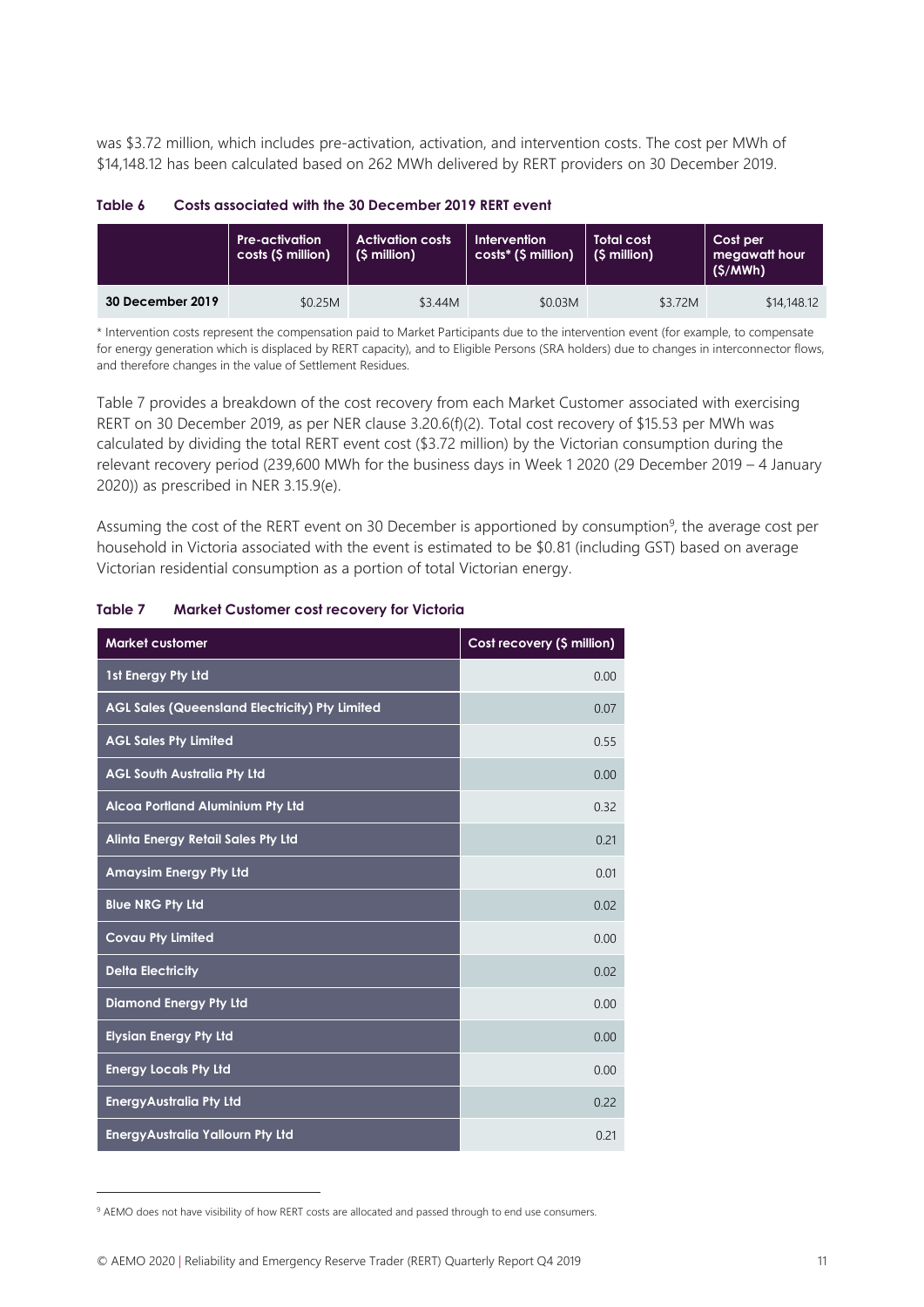| <b>Market customer</b>                         | Cost recovery (\$ million) |
|------------------------------------------------|----------------------------|
| <b>ERM Power Retail Pty Ltd</b>                | 0.47                       |
| <b>Gannawarra Solar Farm Pty Ltd</b>           | 0.00                       |
| <b>Globird Energy Pty Ltd</b>                  | 0.01                       |
| <b>Hazelwood Power</b>                         | 0.00                       |
| Infigen Energy Holdings Pty Limited            | 0.00                       |
| Lumo Energy Australia Pty Ltd                  | 0.06                       |
| M2 Energy Pty Ltd (T/As Commander Power & Gas) | 0.00                       |
| M2 Energy Pty Ltd (T/As Dodo Power & Gas)      | 0.02                       |
| <b>Macquarie Bank Ltd</b>                      | 0.02                       |
| Mojo Power Pty Ltd                             | 0.00                       |
| <b>Momentum Energy Pty Limited</b>             | 0.22                       |
| <b>Next Business Energy Pty Ltd</b>            | 0.01                       |
| <b>Onsite Energy Solutions Pty Ltd</b>         | 0.00                       |
| <b>Origin Energy Electricity Limited</b>       | 0.60                       |
| <b>People Energy Pty Ltd</b>                   | 0.00                       |
| <b>Power Club Limited</b>                      | 0.00                       |
| <b>Powerdirect Pty Ltd</b>                     | 0.03                       |
| Powershop Australia Pty Limited                | 0.03                       |
| <b>Progressive Green Pty Ltd</b>               | 0.06                       |
| <b>QEnergy Limited</b>                         | 0.00                       |
| <b>ReAmped Energy Pty Ltd</b>                  | 0.00                       |
| <b>Red Energy Pty Limited</b>                  | 0.24                       |
| <b>SIMEC Zen Energy Retail Pty Ltd</b>         | 0.00                       |
| <b>Simply Energy</b>                           | 0.15                       |
| <b>Stanwell Corporation Limited</b>            | 0.06                       |
| <b>Sumo Power</b>                              | 0.02                       |
| <b>Sun Retail Pty Ltd</b>                      | 0.00                       |
| <b>Tango Energy Pty Ltd</b>                    | 0.06                       |
| <b>WINconnect Pty Ltd</b>                      | 0.00                       |
| <b>Total</b>                                   | 3.72                       |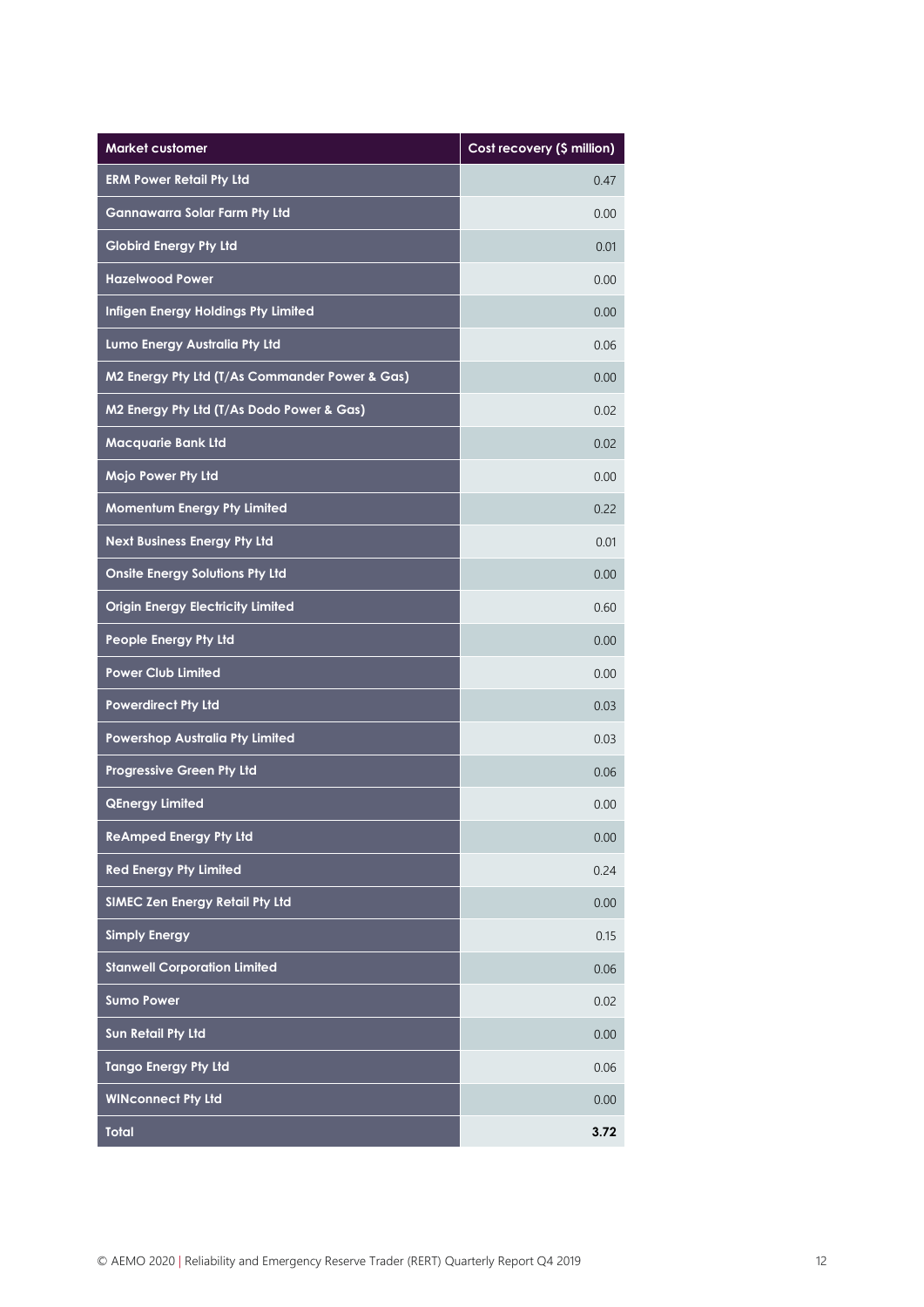# <span id="page-12-0"></span>**4. AEMO's intervention process**

AEMO's general process for deploying RERT is documented in its Procedure for the Dispatch and Activation of Reserve Contracts<sup>10</sup>. AEMO considers that it followed all relevant provisions of its procedure as well as all applicable processes under NER clause 4.8 prior to the activation of reserves. Table 8 below provides a summary timeline of the actions taken. Figure 1 below outlines the process of RERT pre-activation, activation, and de-activation.

<span id="page-12-1"></span>

| Table 8 | Timeline of key events on 30 December 2019 |  |  |
|---------|--------------------------------------------|--|--|
|         |                                            |  |  |

| <b>Time</b> | Event / Comment                                                                                                                                                                                                                                                                                                                                                                                                                                                                                                       |
|-------------|-----------------------------------------------------------------------------------------------------------------------------------------------------------------------------------------------------------------------------------------------------------------------------------------------------------------------------------------------------------------------------------------------------------------------------------------------------------------------------------------------------------------------|
| 0835 hrs    | RERT Schedule created in anticipation of tight reserve conditions.                                                                                                                                                                                                                                                                                                                                                                                                                                                    |
| 1447 hrs    | Trip and lockout of Lower Tumut - Wagga 051 330 kV transmission line in New South Wales, limiting<br>transfer capability on the Victoria - New South Wales interconnector.                                                                                                                                                                                                                                                                                                                                            |
| 1500 hrs    | The 1530 hrs Pre Dispatch Projected Assessment of System Adequacy (PD PASA) run identified a forecast<br>LOR 2 condition in Victoria from 1530 to 1830 hrs on 30 December 2019.                                                                                                                                                                                                                                                                                                                                       |
| 1516 hrs    | • AEMO issued Market Notice (MN) 72143, declaring a forecast LOR 2 condition in Victoria from 1530 to<br>1830 hrs. The forecast capacity reserve requirement was 569 MW, but the minimum capacity reserve<br>available was 223 MW.<br>• AEMO sought a market response but had not yet determined the latest time to intervene.<br>• AEMO issued MN 72145 for the intention to negotiate for additional reserves through RERT from 1530 to<br>2330 hrs.<br>• Invitation to tender sent to short notice RERT providers. |
| 1530 hrs    | One RERT contract pre-activated due to the pre-activation time requirement                                                                                                                                                                                                                                                                                                                                                                                                                                            |
| 1603 hrs    | AEMO issued MN 72167, declaring activation of reserve contracts effective from 1630 hrs and forecast to<br>apply until 2300 hrs.                                                                                                                                                                                                                                                                                                                                                                                      |
| 1629 hrs    | AEMO issued MN 72169, declaring an actual LOR 1 condition in Victoria from 1600 to 1900 hrs.<br>The capacity reserve requirement was 1,129 MW but the minimum capacity reserve available was 617 MW.                                                                                                                                                                                                                                                                                                                  |
| 1630 hrs    | • One RERT contract pre-activated due to the pre-activation requirement.<br>• One RERT contract activated.                                                                                                                                                                                                                                                                                                                                                                                                            |
| 1700 hrs    | Three RERT contracts activated.                                                                                                                                                                                                                                                                                                                                                                                                                                                                                       |
| 1711 hrs    | AEMO issued MN 72188, advising that the forecast LOR 2 condition in Victoria was cancelled at 1710 hrs.                                                                                                                                                                                                                                                                                                                                                                                                               |
| 1713 hrs    | Improvement in PD PASA reserves evident. AEMO issued MN 72189 cancelling the actual LOR 1 condition<br>from 1715 hrs. RERT Deactivation Notifications sent.                                                                                                                                                                                                                                                                                                                                                           |
| 1830 hrs    | Three of the four RERT contracts deactivated.                                                                                                                                                                                                                                                                                                                                                                                                                                                                         |
| 2300 hrs    | Remaining RERT contract deactivated following the completion of its six-hour minimum continuous run<br>time.                                                                                                                                                                                                                                                                                                                                                                                                          |

<sup>10</sup> At [https://www.aemo.com.au/-/media/files/electricity/nem/security\\_and\\_reliability/power\\_system\\_ops/procedures/so\\_op\\_3717---procedure-for-the](https://www.aemo.com.au/-/media/files/electricity/nem/security_and_reliability/power_system_ops/procedures/so_op_3717---procedure-for-the-dispatch-and-activation-of-reserve-contracts.pdf?la=en)[dispatch-and-activation-of-reserve-contracts.pdf?la=en.](https://www.aemo.com.au/-/media/files/electricity/nem/security_and_reliability/power_system_ops/procedures/so_op_3717---procedure-for-the-dispatch-and-activation-of-reserve-contracts.pdf?la=en)